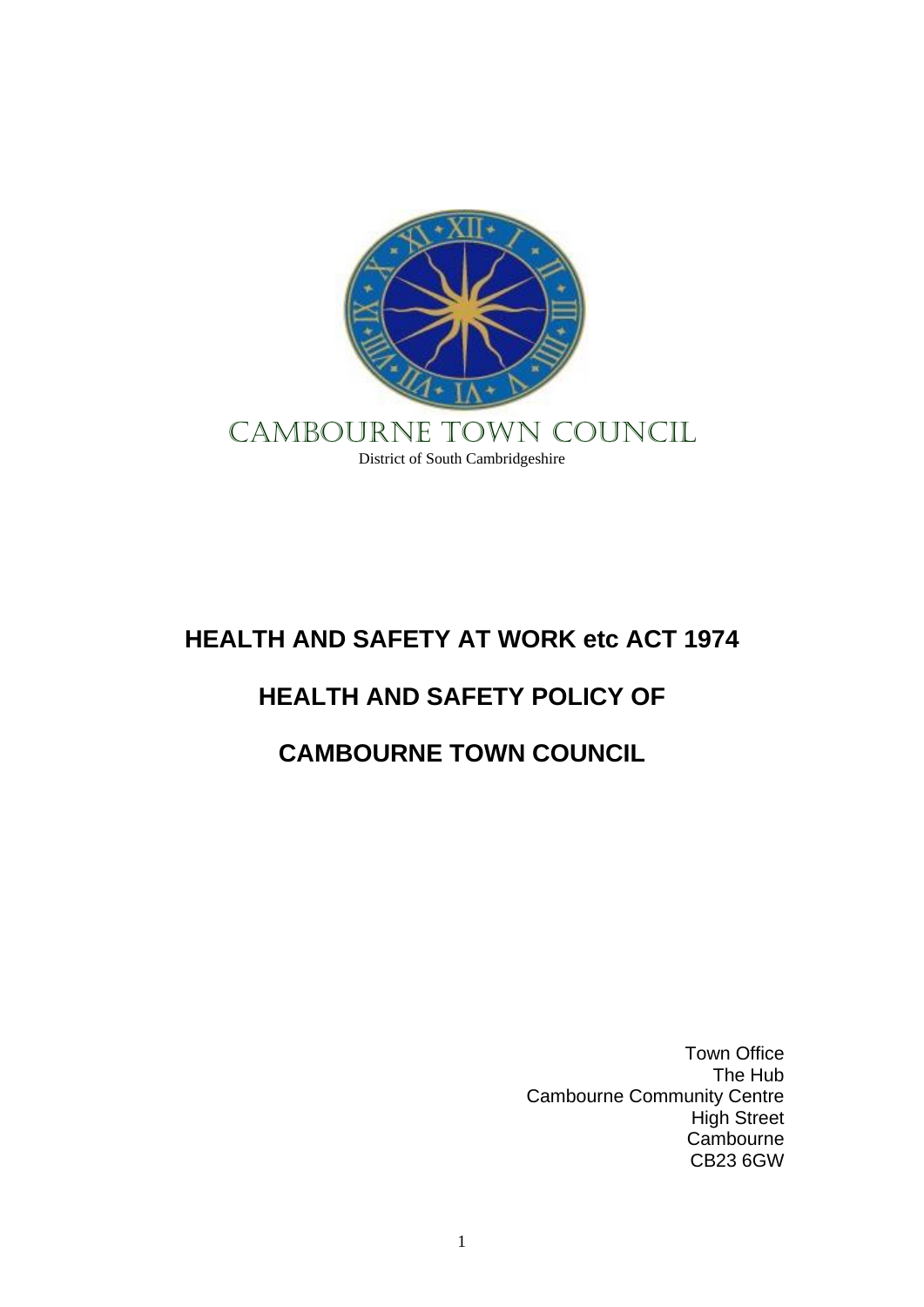# **1. GENERAL STATEMENT OF POLICY**

- 1.1 Our policy is to provide and maintain safe and healthy working conditions, equipment and systems of work for all our employees, and to provide such information, instruction, training and supervision as they need for this purpose.
- 1.2 The allocation of duties for safety matters and the particular arrangements which we will make to implement the policy are set out below.
- 1.3 The policy will be kept up to date, particularly as the Council's activities change in nature and size. To ensure this, the policy and the way in which it has operated will be reviewed every year by the Finance and Policy Committee of the Council. Although risk assessment is a continuing process, it shall form part of the Committee's annual review.

# **2. RESPONSIBILITIES**

- 2.1 Overall and final responsibility for health and safety in the Council and for compliance with the Health and Safety at Work etc. Act and Regulations\* made under the Act and the Occupiers Liability Act is that of the Town Council of Carterton. The Clerk is responsible for this policy being carried out at all the Council's premises and the Deputy Town Clerk will be responsible as his/her deputy.
- 2.2 The following supervisors are responsible for safety in particular areas:

| <b>Supervisor</b>  | Area                    | <b>Any Special</b><br><b>Responsibility</b> |
|--------------------|-------------------------|---------------------------------------------|
| <b>Town Clerk</b>  | <b>Town Office</b>      |                                             |
| <b>Charge Hand</b> | Allotments              |                                             |
|                    | <b>Burial Ground</b>    |                                             |
|                    | <b>Sports Pitches</b>   |                                             |
|                    | <b>Open Spaces</b>      |                                             |
|                    | <b>Play Areas</b>       |                                             |
| The Caretaker      | The Hub                 |                                             |
|                    | <b>Cricket Pavilion</b> |                                             |
|                    | <b>Changing Rooms</b>   |                                             |

- 2.3 All employees have the responsibility to co-operate with supervisors and managers to achieve a healthy and safe workplace and to take reasonable care of themselves and others.
- 2.4 Whenever an employee, supervisor or manager notices a health or safety problem which they are not able to put right, they must tell the appropriate person named above.

See Note on Page 4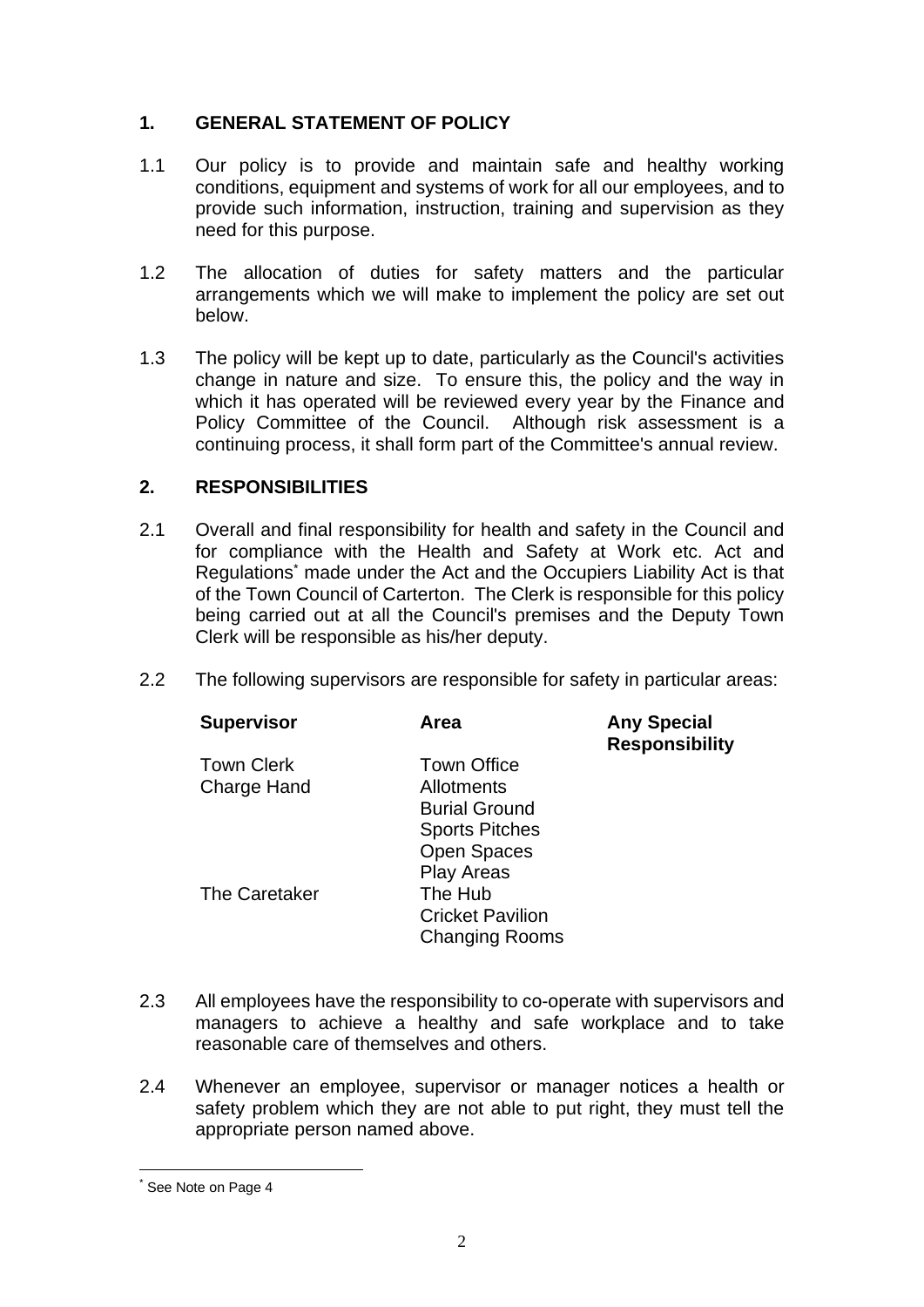- 2.5 Consultation between management and employees is provided by immediate day to day discussion with the Town Clerk.
- 2.6 The Accident Record Book is kept in the Town Office.

## **3. FIRST AID**

3.1 First Aid boxes are located as follows:

Box 1: The kitchen at The Hub.

Box 2: disabled toilet at The Hub.

Box 3: The Maintenance shed at the Trailer Park.

3.2 Appointed persons responsible for boxes are:

Box 1: The Hub Caretaker

Box 2: The Hub Road Caretaker

Box 3: The Maintenance shed at the Trailer Park Charge Hand

# **4. FIRE SAFETY**

- 4.1 Fire extinguishers shall be visually inspected monthly in the Hub by the Town Clerk at Cricket Pavilion by Caretaker and at Trailer Park and Maintenance Shed by Charge Hand. Fire extinguishers shall be maintained annually (currently by CamFire Burwell, Cambridge, Cambridgeshire. CB25 0EZ. Tel: 01638 741894 Fax: 01638 741895).
- 4.2 The fire alarm system at The Hub shall be tested monthly by the Town Clerk. A fire drill shall be held annually at The Hub. Annual electrical certificates shall be obtained on all Council occupied premises.
- 4.3 Fire exits shall be kept free from obstructions.
- 4.4 Notices shall be displayed giving directions for the evacuation of buildings in the event of fire.

# **5. TRAINING**

5.1 The Town Clerk has overall responsibility for training on behalf of the Council.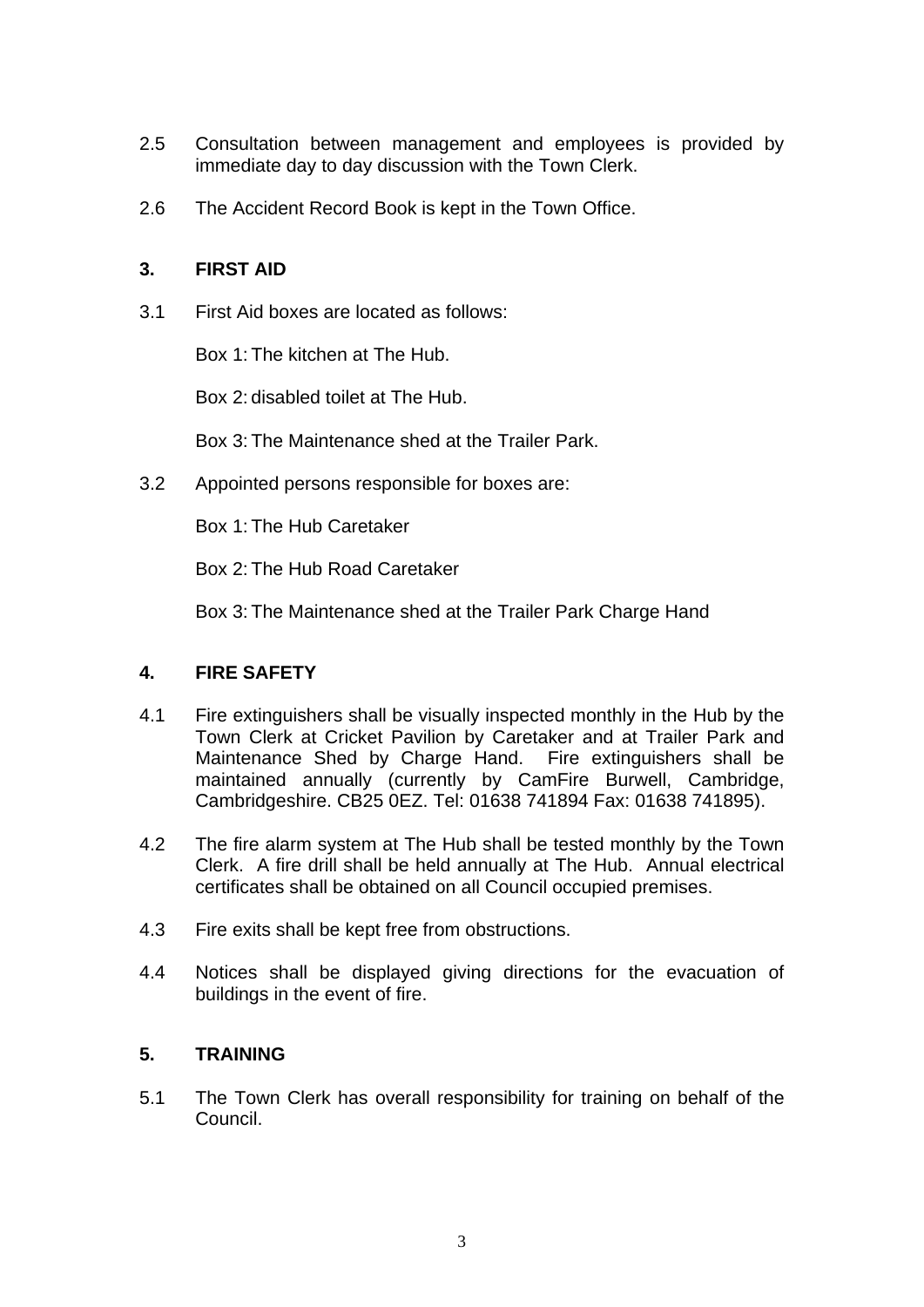# **6. GENERAL ADVICE**

6.1 General advice to all employees is attached as Annex 5.

### **7. SPECIFIC POLICIES**

- 7.1 Policies for particular premises and activities are attached as Annexes as follows:-
	- 1. Offices.
	- 2. Grounds Maintenance.
	- 3. Caretaking and Cleaning.
	- 4. Lifting and Handling.

# **8. EMPLOYMENT OF CONTRACTORS**

8.1 The notes to be given to contractors are attached at Annex 6.

### **9. REPORTING AND RECORDING ACCIDENTS**

9.1 Accidents shall be reported to the Town Clerk who will record them in the Accidents Record Book.

#### **10. SMOKING**

10.1 Smoking is not allowed in offices.

\*\*\*\*\*\*\*\*\*\*\*\*\*\*\*\*\*\*\*\*\*\*\*\*\*\*\*\*\*\*\*\*

#### NOTE

Electricity at Work Regulations 1989 The Management of Health & Safety At Work Regulations 1992 Manual Handling Operations Regulations 1992 The Personal Protective Equipment At Work Regulations 1992 The Health & Safety (Display Screen Equipment) Regulations 1992 The Provision and Use of Work Equipment Regulations 1992 The Workplace (Health, Safety & Welfare) Regulations 1992 The Control of Substances Hazardous to Health (COSHH) Regulations 1994 The Fire Precautions (Workplace) Regulations 1997 The Health & Safety (Young Persons) Regulations 1997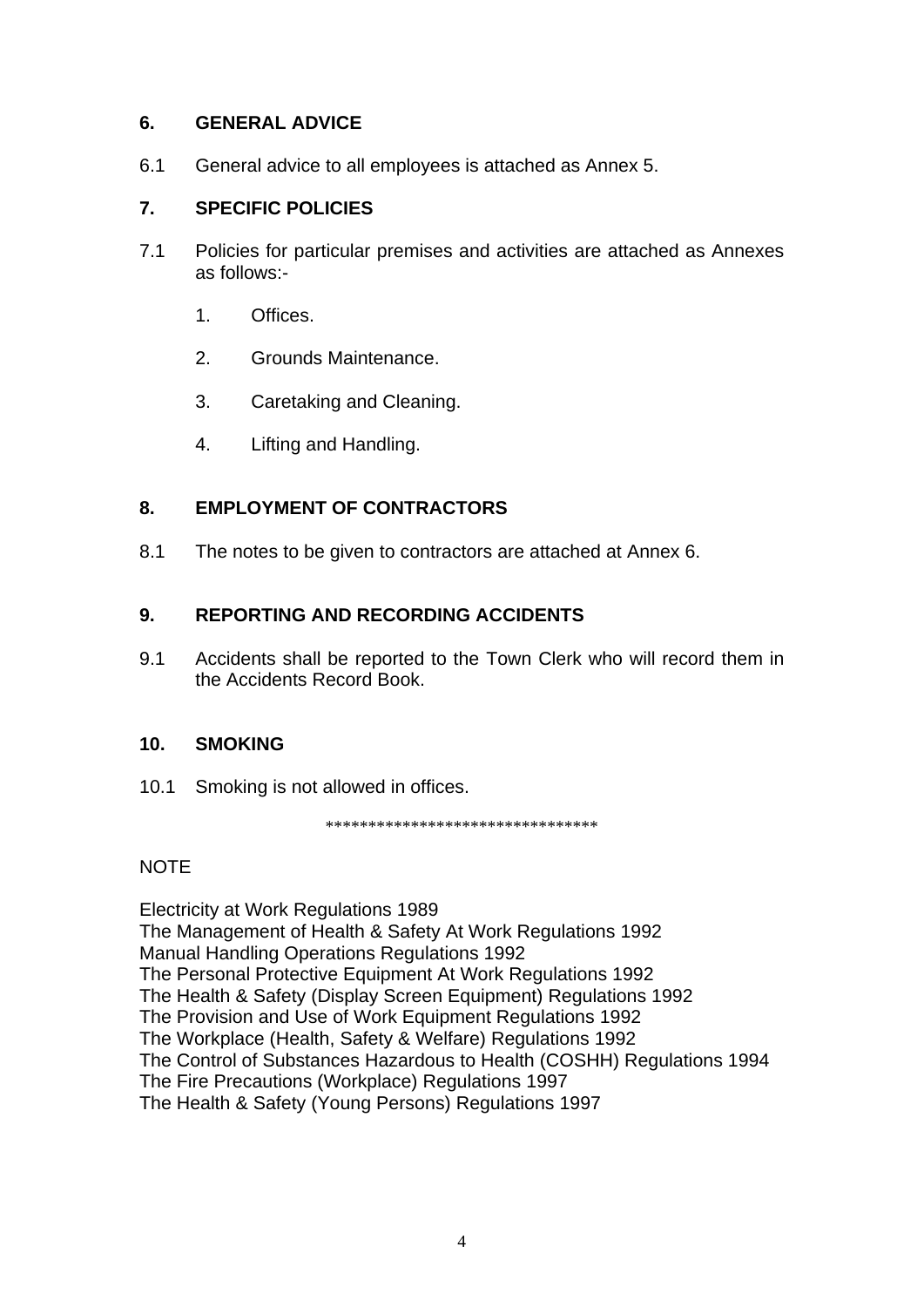## **OFFICES Annex 1**

### **1. HEATING, LIGHTING AND VENTILATION**

- a) Temperature must reach a minimum of 60.8 degrees F after the first hour of working time and be maintained between 60.8 degrees F and 68 degrees F throughout the working day.
- b) Free standing heaters must not be used unless specifically authorised. When these are so authorised, they must comply fully with Fire Regulations and the area around them must be kept clear of any paper or other flammable materials, and be sited away from desks and chairs.
- c) Office lighting. Desks should be placed to gain the maximum amount of light. Free-standing desk lights should be avoided or placed so as to minimise the danger of trailing electrical leads.

# **2. ELECTRICAL EQUIPMENT**

- a) All electrical equipment shall be inspected in accordance with the 1989 Regulations.
- b) Mains must not be overloaded. It is important that the correct socket outlet and plug top face (where these are available) is used for each item of electrical equipment.
- c) 13 amp plugs can be used for appliances with a loading capacity maximum of 13 amps. Plus fuses must be fitted to suit current load of the equipment being used, e.g. desk lamp, calculator, typewriter: 3 amp fuse; 2-bar heater, kettle: 13 amp fuse. Fuses are available with ratings of 3, 5, 7, 10 and 13 amps. The current load is normally shown on the item of equipment. When in doubt, do not guess, seek qualified advice.
- d) Only electrical equipment provided by the Council should be used and electric points must not be overloaded by means of multi-adaptors. All mains should be switched off when not in use, and plug tops removed from sockets overnight and at weekends.
- e) Leads from points for various desk uses should not present a hazard by trailing across areas of access. Extension leads are for temporary use only and should not exceed 10 feet in length.
- f) Defective equipment must never be used. Staff should not attempt to effect repairs to electrical equipment, unless competent to do so.

# **3. FURNITURE, FITTINGS AND EQUIPMENT**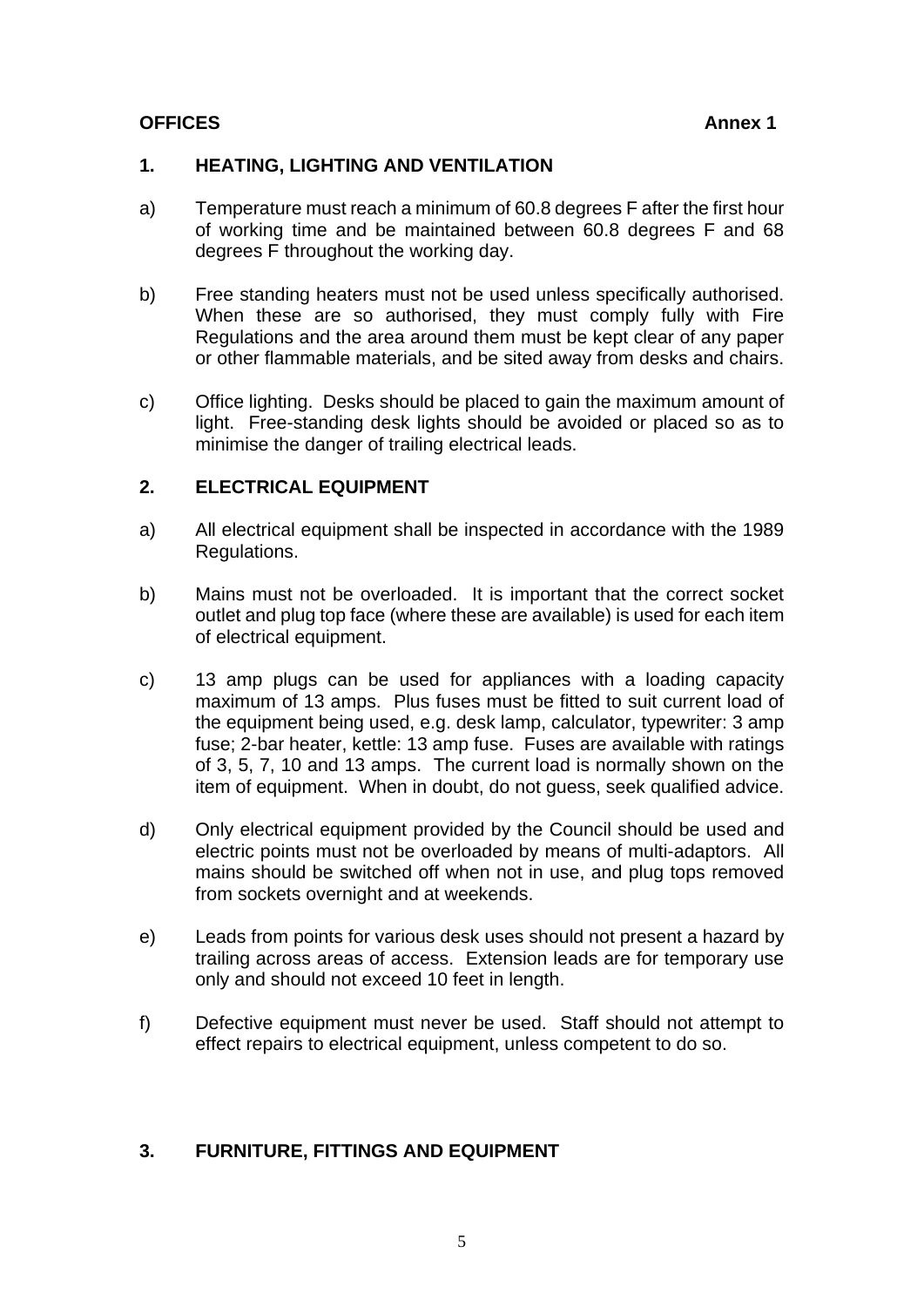- a) All heavy equipment and storage units should preferably be placed against the wall across several floor joists.
- b) Heavy equipment and furniture must not be moved by individuals.
- c) Office equipment whether manually or electrically operated, must not be used by unauthorised, untrained personnel.
- d) Filing cabinets should always have sufficient weight in the bottom drawer to prevent the cabinet from tipping when a full top drawer is opened. Filing cabinet and desk drawers must always be closed immediately after use. Drawer filing cabinets should be inspected at least every six months to ensure correct loading and smoothness of operation, with particular regard to the effectiveness of the drawer stops. Damaged or defective cabinets must not be used.
- e) High shelves should only be reached through the use of steps provided for that purpose. It is dangerous to stand on desks and chairs, particularly those fitted with castors and this should be avoided at all times.

# 4. **FIRE PRECAUTIONS**

- a) All staff must be fully conversant with the "Fire Alert" system displayed in the offices.
- b) Exit corridors, landings and stair cases must be kept clear at all times.
- c) Flammable materials must not be stored, even for a temporary period, in the offices or corridors, unless the storage is in a fire resistant structure such as a metal cupboard or bin, clearly marked "Flammable Materials".

d) Waste paper bins must be of metal construction and be emptied each day.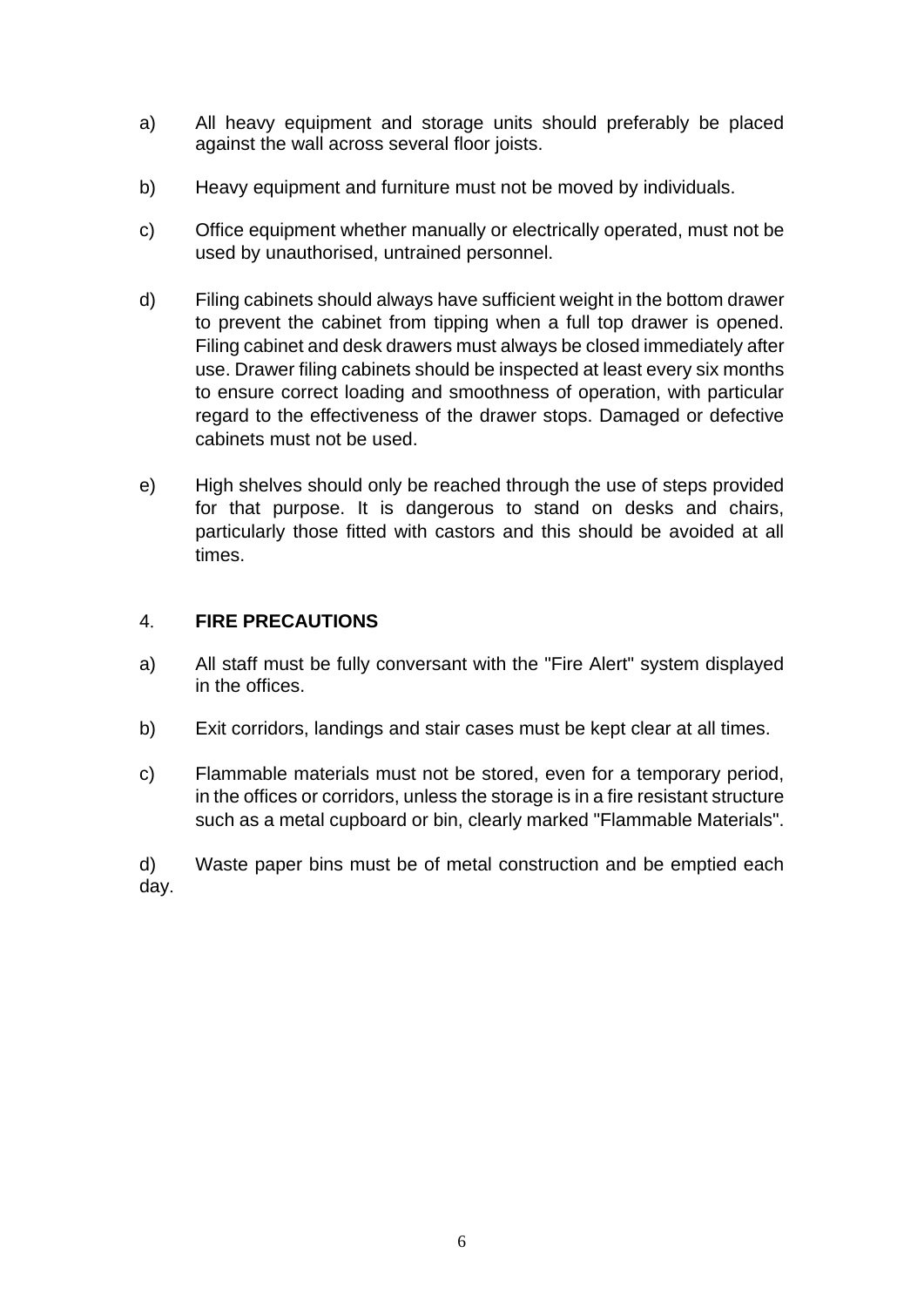#### **GROUNDS MAINTENANCE** Annex 2

- 1. Only authorised members of staff, who have received training and instruction in the operation of machinery and equipment may do so.
- 2. All dangerous moving parts of machinery must be guarded. Guards must not be removed except for the purpose of repair and maintenance. All machinery must comply with statutory regulations for guarding and use.
- 3. The engines of any motorised equipment must be stopped before any inspection or adjustment is carried out. In the case of electrically operated machines the plug lead must be disconnected.
- 4. Children must not be allowed to play in an area where machinery is in use. Machinery must not be left unattended where children (or others) may interfere with them.
- 5. Stones and similar objects must be cleared from the path of equipment to prevent such objects being projected from machinery.
- 6. Fuel tanks must only be filled in the open, with the engine stopped. No risk of naked flames, or smoking is allowed in the vicinity of a fuel tank or storage can.
- 7. Fuel may only be stored in a safety can of a type approved, and in a store designated by the Fire Officer.
- 8. The manufacturers instructions regarding the safe use of chemicals must be adhered to.
- 9. Appropriate protective clothing such as gloves and overalls, face masks and boots must be used when operating with machinery and chemicals including herbicides and pesticides.
- 10. Ladders and stepladders must be in good condition and free from defects and securely positioned at all times when in use.
- 11. Pathways on Council owned premises shall be inspected annually.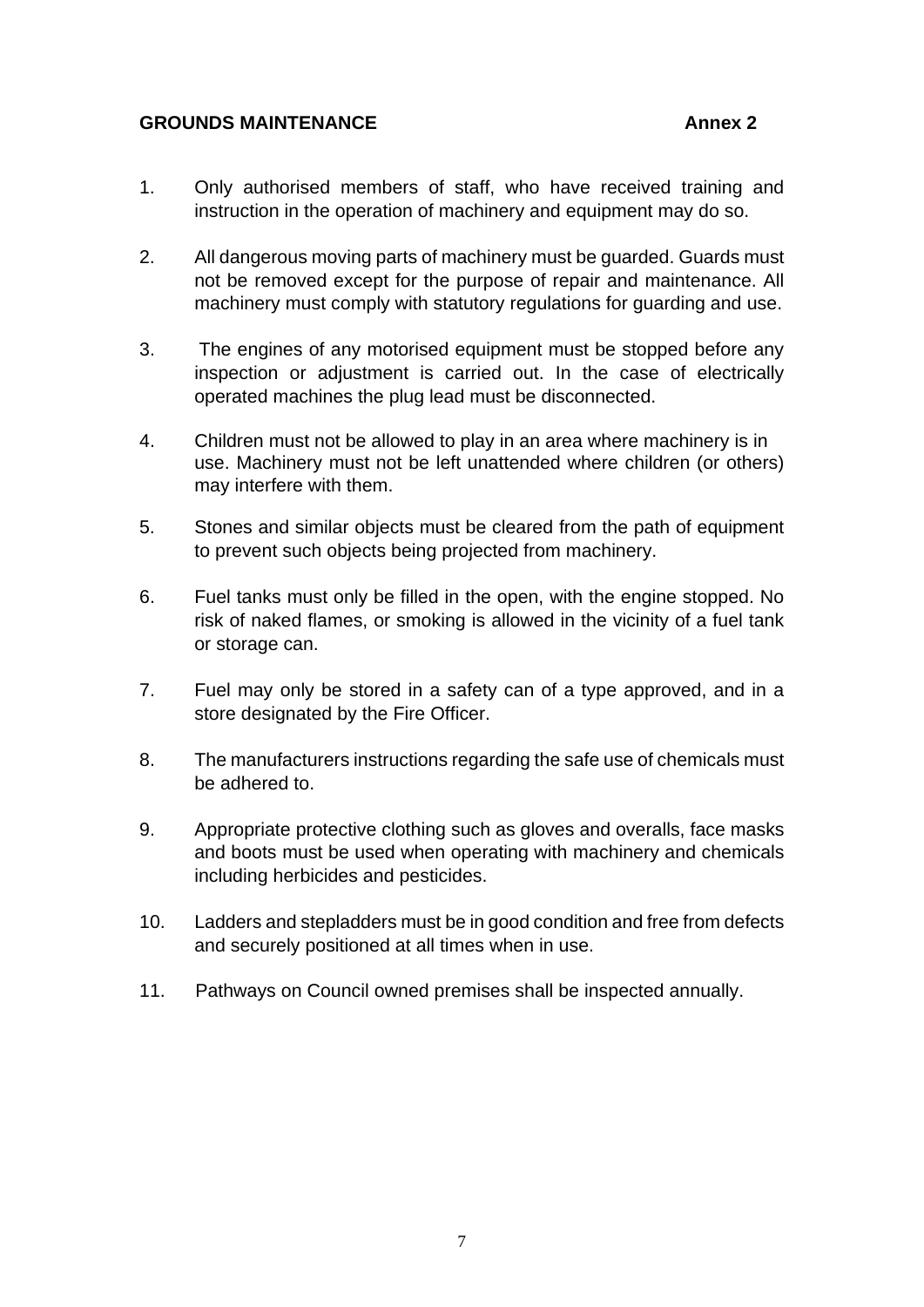### **CARETAKING AND CLEANING Annex 3**

- 1. It is essential that care is exercised to follow all labelled instructions on containers and packages. Products should be stored away from extreme low temperatures, heat sources and naked lights, particularly those products containing hydrocarbon and other flammable solvents.
- 2. Appropriate protective clothing, such as gloves and overalls must be worn when handling corrosive substances.
- 3. Care must be taken to avoid ingestion, inhalation and skin contact of all chemical substances. Spillage must be cleaned up immediately while observing all precautions.
- 4. Consideration must be given to the possibility of hazardous by-products that may arise from reaction between various products, or from products exposed to heat or fire. Particularly in the case of bleach which will produce chlorine gas if mixed with acidic cleansers (e.g. Harpic) or other acidic substances.
- 5. Step-ladders which are used to gain access to heights must be in good condition and free from defects.
- 6. All electrical cleaning equipment must have been wired up by a competent person. Any deterioration in electrical connections or wiring should be reported immediately.
- 7. Floors must be treated only with approved non-slip products. The method of application and quantities to be applied should be that recommended by the manufacturer.

#### 8. **YOU SHOULD REPORT:**

- a) Structural faults which appear dangerous.
- b) Floor coverings, etc. which cause a tripping hazard.
- c) Faulty gas, electric, paraffin fixtures, fittings and equipment.
- d) All accidents, however small, should be reported.

#### **YOU SHOULD NOT:**

- e) Attempt to repair gas, electric, paraffin fixtures, fittings or equipment, unless competent to do so.
- f) Attempt to move obviously heavy furniture alone.

#### **YOU SHOULD:**

- g) In the event of your having to stand on something to reach windows, etc. do ensure the object on which you will stand is solid and reliable.
- h) Dispose of aerosol cans in the recommended way.
- i) Dispose of soiled materials in sealed bags.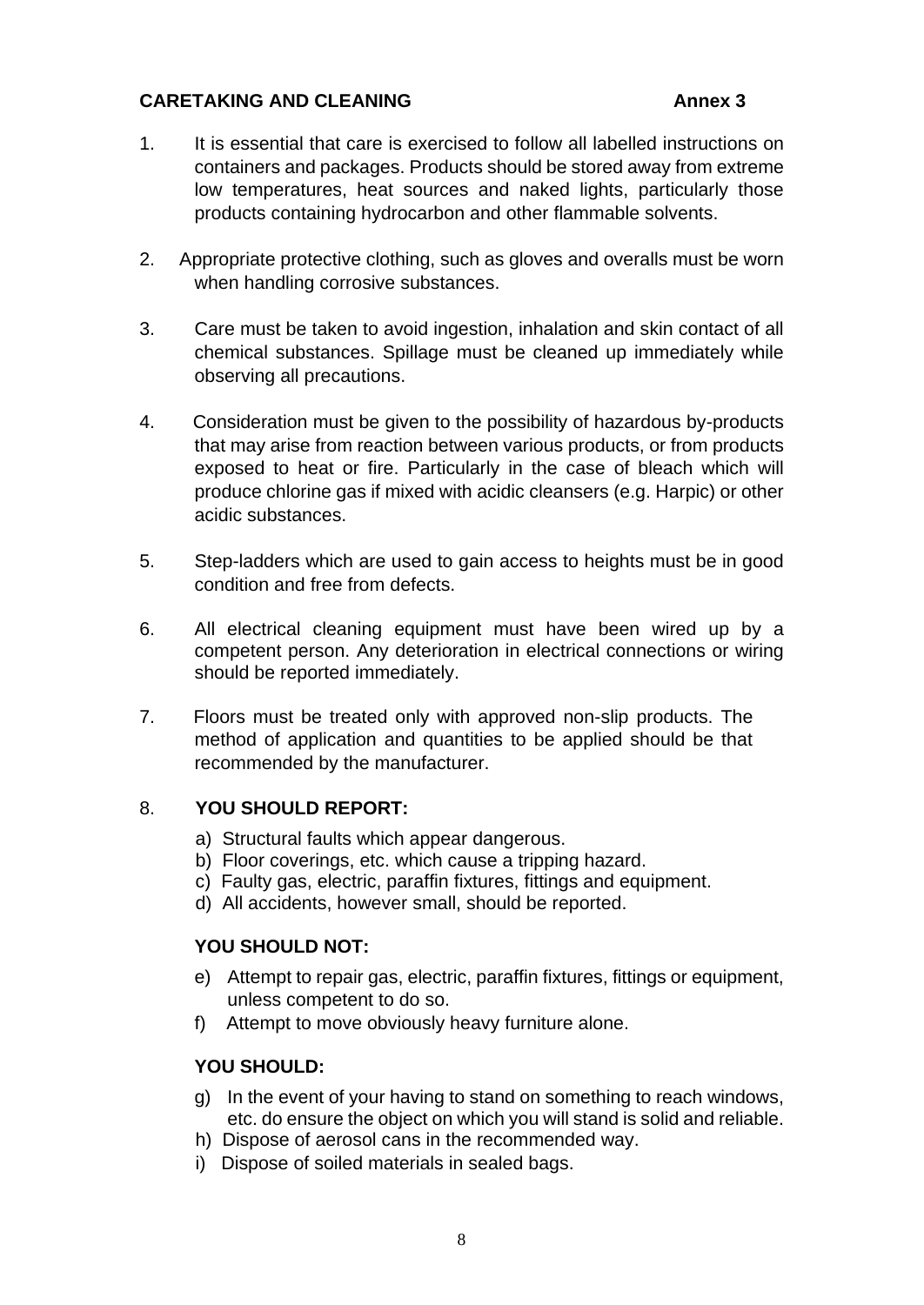### **LIFTING AND HANDLING Annex 4**

1. The 1992 Regulations apply to lifting, pushing, pulling, carrying and moving by hand or by bodily force. More work injuries are caused through "handling goods" than any other single action.

Manual lifting is included in this and an incorrect technique can cause:

Hernia (or rupture), torn back muscles, "slipped disc", cuts, bruises, crush injuries to fingers, hands and forearms, crush injuries to toes, cuts and bruises to the legs and feet.

2. The following basic rules are produced to help reduce these accidents:

Never attempt to lift anything beyond your capacity. If in doubt get a second person or others to help.

If mechanical aids are provided, **use them**.

If an object is to be lifted manually:-

- a) Bend the knees and crouch to the object.
- b) Get a firm grip using the whole hand and not the finger tips.
- c) Keep the back straight.
- d) Tuck the chin in.
- e) Position the feet so that one is behind the other alongside the object, pointing in the direction of movement after lifting.
- f) Push off with the rear foot. Straighten the legs and raising the object, move off in required direction in one smooth movement.
- g) Avoid pinching fingers when releasing object.
- h) When lifting is done by two or more persons one should be appointed leader to ensure movements are co-ordinated.
- i) Protect your toes with safety footwear.
- j) Wear protective gloves when handling objects with sharp or jagged edges.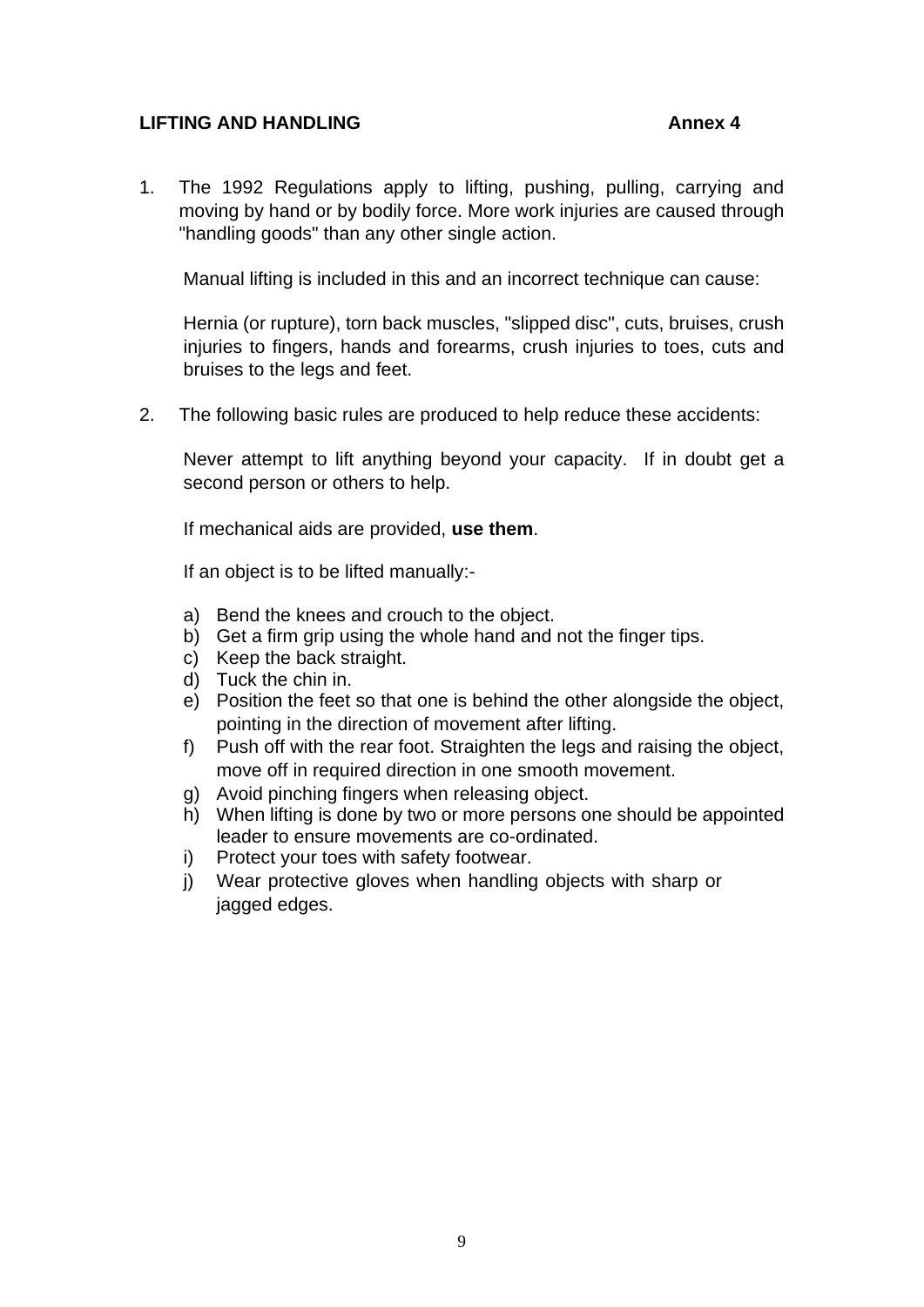### GENERAL ADVICE TO ALL EMPLOYEES Annex 5

#### **1**. **TIDINESS**

Keep floors, passages etc. clear of stores, packages and litter.

Put waste paper in the bin. Do not throw broken glass, razor blades or other dangerous items loose in the waste bin. Dispose of these with care and ask for advice from your Supervisor if in doubt.

# **2**. **FALLS AND COLLISIONS**

Walk, do not run. Look where you are going.

Use care in opening doors outward.

Take care on stairs and use the handrail.

Mop up spills of liquid, do not leave it to someone else.

Do not climb on chairs, desks, window sills to reach shelves or to open windows.

Use a step-ladder and window poles etc.

# **3**. **FIRE PRECAUTIONS**

#### **READ AND UNDERSTAND FIRE PRECAUTION NOTICES**

Ensure that you know the lay-out of the fire exits and emergency routes. Report or remove where possible any obstruction of fire exits and passages. Keep cloths and towels away from heaters and convectors etc. Do not stand close to an electric fire, if use permitted, nor stand them near to anything that will bum.

#### **4**. **HORSEPLAY**

Avoid horseplay, sky larking, practical jokes, it can be dangerous.